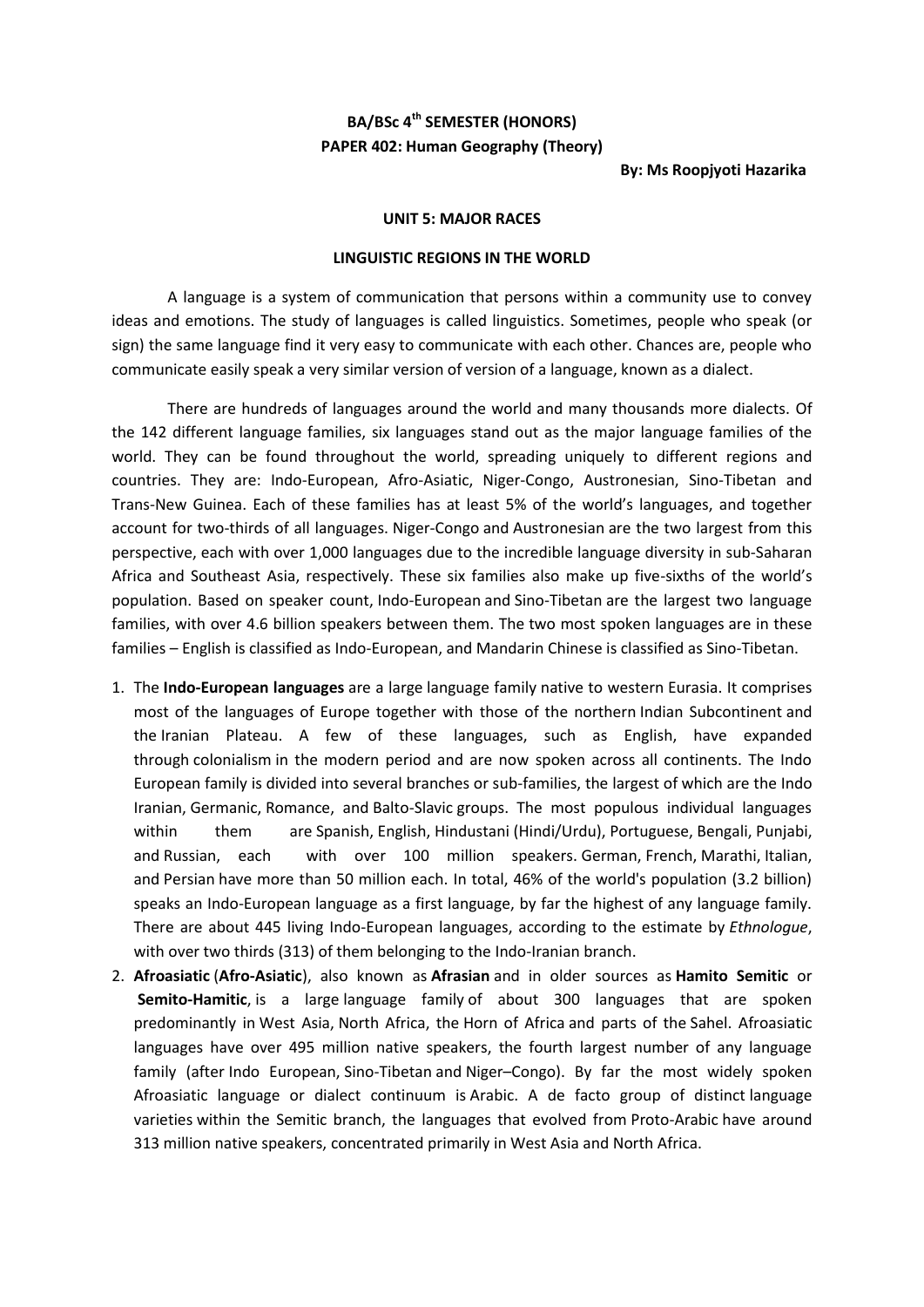- 3. The **Niger–Congo languages** are the world's third largest [language family](https://en.wikipedia.org/wiki/Language_family) in terms of number of speakers and [Africa's](https://en.wikipedia.org/wiki/Africa) [largest](https://en.wikipedia.org/wiki/Languages_of_Africa) in terms of geographical area, number of speakers and number of distinct languages. It is generally considered to be the world's largest language family in terms of distinct languages, ahead of [Austronesian,](https://en.wikipedia.org/wiki/Austronesian_languages) although this is complicated by the [ambiguity about](https://en.wikipedia.org/wiki/Dialect#Dialect_or_language)  [what constitutes a distinct language;](https://en.wikipedia.org/wiki/Dialect#Dialect_or_language) the number of named Niger–Congo languages listed by *[Ethnologue](https://en.wikipedia.org/wiki/Ethnologue)* is 1,540. It is the third-largest language family in the world by number of native speakers, comprising around 700 million people as of 2015. Within Niger–Congo, the [Bantu](https://en.wikipedia.org/wiki/Bantu_languages)  [languages](https://en.wikipedia.org/wiki/Bantu_languages) alone account for 350 million people (2015), or half the total Niger–Congo speaking population. The most widely spoken Niger–Congo languages by number of native speakers are [Yoruba,](https://en.wikipedia.org/wiki/Yoruba_language) [Igbo,](https://en.wikipedia.org/wiki/Igbo_language) [Fula](https://en.wikipedia.org/wiki/Fula_language) and [Zulu.](https://en.wikipedia.org/wiki/Zulu_language) The most widely spoken by total number of speakers is [Swahili,](https://en.wikipedia.org/wiki/Swahili_language) which is used as a lingua franca in parts of eastern and southeastern Africa.
- 4. The **Austronesian languages** are a [language family](https://en.wikipedia.org/wiki/Language_family) widely spoken throughout [Taiwan,](https://en.wikipedia.org/wiki/Taiwan) the [Malay](https://en.wikipedia.org/wiki/Malay_Peninsula)  [Peninsula,](https://en.wikipedia.org/wiki/Malay_Peninsula) [Maritime Southeast Asia,](https://en.wikipedia.org/wiki/Maritime_Southeast_Asia) [Madagascar](https://en.wikipedia.org/wiki/Madagascar) and the islands of the [Pacific Ocean.](https://en.wikipedia.org/wiki/Pacific_Ocean) There are also a few speakers in [continental Asia.](https://en.wikipedia.org/wiki/Asia) They are spoken by about 386 million people (4.9% of the [world population\)](https://en.wikipedia.org/wiki/World_population). This makes it the fifth-largest language family by number of speakers. Major Austronesian languages include [Malay](https://en.wikipedia.org/wiki/Malay_language) [\(Indonesian](https://en.wikipedia.org/wiki/Indonesian_language) and [Malaysian\)](https://en.wikipedia.org/wiki/Malaysian_language), [Javanese,](https://en.wikipedia.org/wiki/Javanese_language) and Tagalog [\(Filipino\)](https://en.wikipedia.org/wiki/Filipino_language). According to some estimates, the family contains 1,257 languages, which is the second most of any language family.
- 5. **Sino-Tibetan**, in a few sources also known as **Trans-Himalayan**, is a [family](https://en.wikipedia.org/wiki/Language_family) of more than 400 languages, second only to [Indo-European](https://en.wikipedia.org/wiki/Indo-European_languages) in number of native speakers. The Sino-Tibetan language with the most native speakers is [Mandarin Chinese](https://en.wikipedia.org/wiki/Mandarin_Chinese) (920 million), although since not all forms of Mandarin are mutually-intelligible, it may be regarded as a complex series of [dialect](https://en.wikipedia.org/wiki/Dialect_continuum)  [continua.](https://en.wikipedia.org/wiki/Dialect_continuum) Other Sino-Tibetan languages with large numbers of speakers include [Burmese](https://en.wikipedia.org/wiki/Burmese_language) (33 million) and the [Tibetic languages](https://en.wikipedia.org/wiki/Tibetic_languages) (six million). Other languages of the family are spoken in the [Himalayas,](https://en.wikipedia.org/wiki/Himalayas) the [Southeast Asian Massif,](https://en.wikipedia.org/wiki/Southeast_Asian_Massif) and the eastern edge of the [Tibetan Plateau;](https://en.wikipedia.org/wiki/Tibetan_Plateau) the latter group, in most cases, have only small speech communities, in remote mountain areas, and as such are poorly documented. While most linguists do not include [Kra](https://en.wikipedia.org/wiki/Kra%E2%80%93Dai_languages)–Dai and [Hmong](https://en.wikipedia.org/wiki/Hmong%E2%80%93Mien_languages)–Mien [languages](https://en.wikipedia.org/wiki/Hmong%E2%80%93Mien_languages) within Sino-Tibetan, Chinese linguists generally do include them.
- 6. **Trans–New Guinea** (TNG) is an extensive [family](https://en.wikipedia.org/wiki/Language_family) of [Papuan languages](https://en.wikipedia.org/wiki/Papuan_languages) spoken in New Guinea and neighboring islands, perhaps the [third-largest language family in the world](https://en.wikipedia.org/wiki/List_of_language_families#By_number_of_languages) by number of languages. The core of the family is considered to be established, but its boundaries and overall membership are uncertain. The languages are spoken by around 3 million people. There have been three main proposals as to its internal classification.